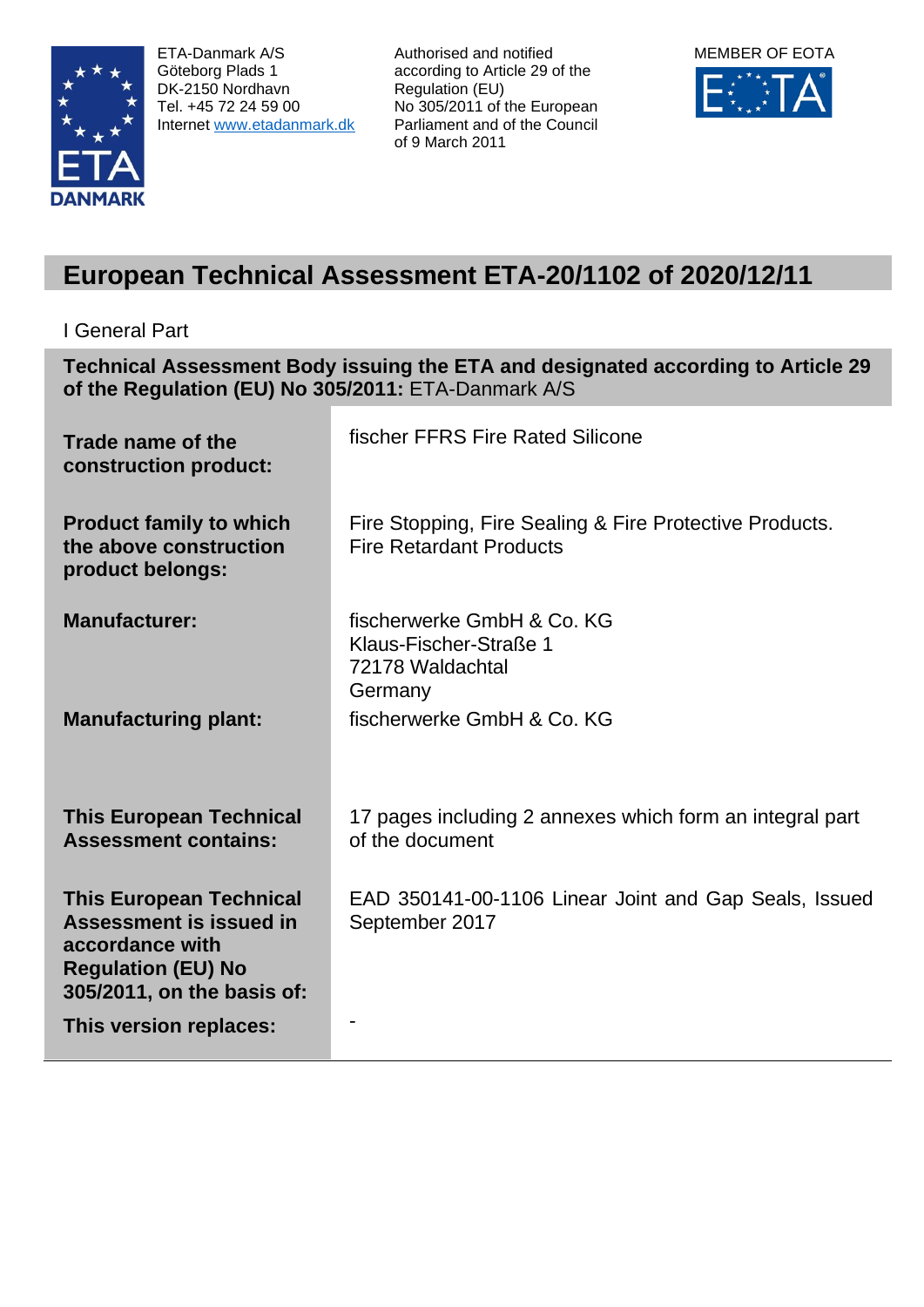**Translations of this European Technical Assessment in other languages shall fully correspond to the original issued document and should be identified as such.**

**Communication of this European Technical Assessment, including transmission by electronic means, shall be in full [except the confidential Annex(es) referred to above]. However, partial reproduction may be made with the written consent of the issuing Technical Assessment Body. Any partial reproduction has to be identified as such.**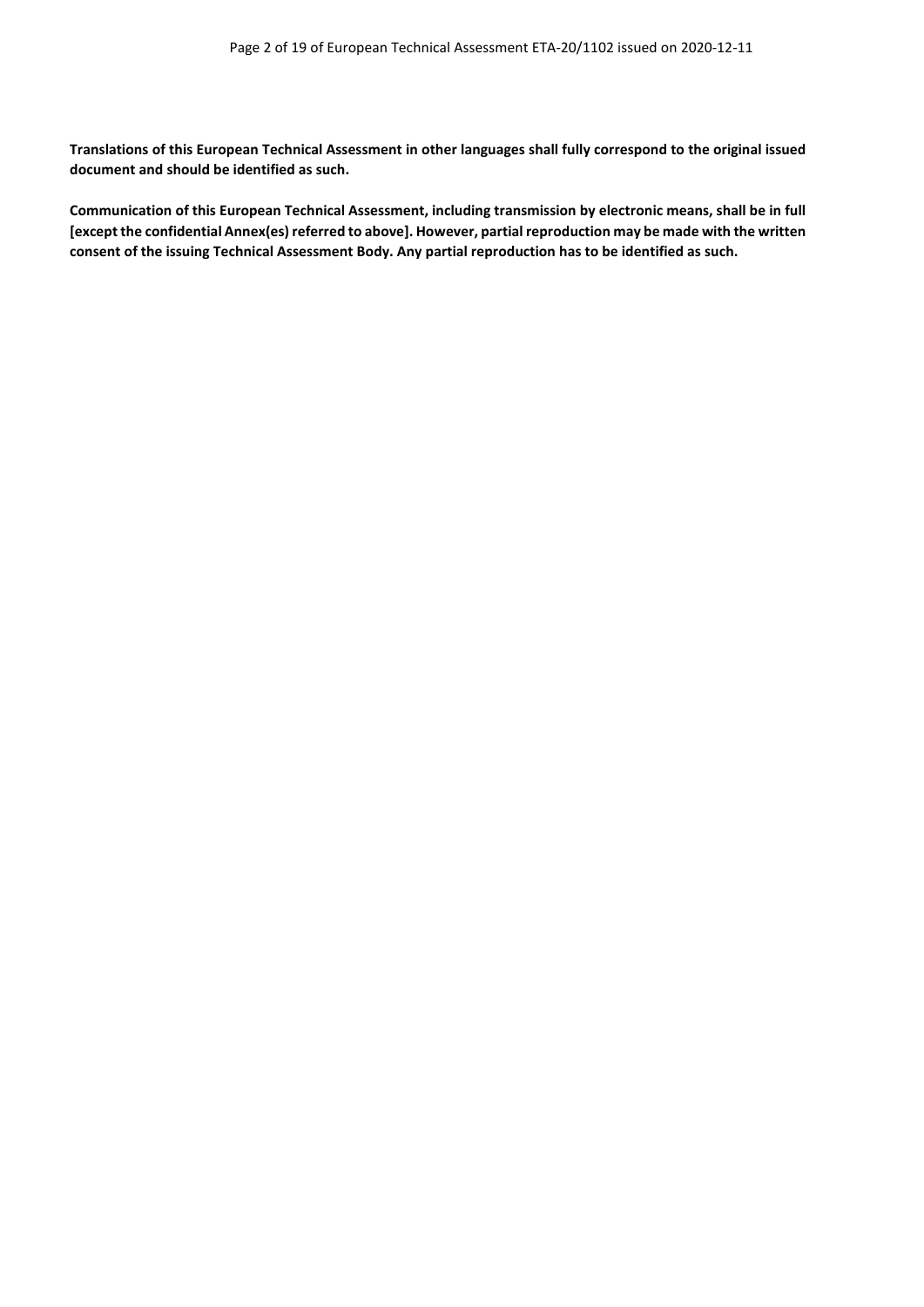#### **1 Technical Description of the Product**

- 1) fischer FFRS Fire Rated Silicone is a silicone-based sealant used to form linear gap seals where gaps are present in floor and wall constructions.
- 2) The fischer FFRS Fire Rated Silicone is supplied in liquid form contained within 31 0ml & 83 0ml cartridges, 600 ml sausages and 200 litre drums.
- 3) PE backing rod, reference fischerwerke GmbH & Co.KG PE (RtF class F) is utilised as a depth gauge.

#### **2 Specification of the intended use(s) in accordance with the applicable European Assessment Document (hereinafter EAD)**

The intended use of fischer FFRS Fire Rated Silicone is to reinstate the fire resistance performance of gaps in and joints between joints in rigid floor constructions.

The specific elements of construction that the fischer FFRS Fire Rated Silicone may be used to provide a gap or joint seal in, are as follows:

| Rigid | The floor must have a minimum thickness of 150 mm and comprise   |
|-------|------------------------------------------------------------------|
| Floor | concrete, aerated concrete or masonry, with a minimum density of |
| $S^*$ | 650 kg/m <sup>3</sup> .                                          |
| Rigid | The wall must have a minimum thickness of 150 mm and comprise    |
| walls | concrete, aerated concrete or masonry, with a minimum density of |
| ÷     | 650 kg/m3.                                                       |

The supporting construction must be classified in accordance with EN 13501-2 for the required fire resistance period.

- 4) The fischer FFRS Fire Rated Silicone may be used to provide a linear joint or gap seal with specific supporting constructions and substrates (for details see Annex C).
- 5) The maximum permitted joint/gap width for fischer FFRS Fire Rated Silicone is 60 mm.
- 6) The maximum movement capability of fischer FFRS Fire Rated Silicone is  $\leq 7.5\%$
- 7) The provisions made in this European Technical Assessment are based on an assumed working life of the fischer FFRS Fire Rated Silicone of 10 years, The indications given on the working life cannot be interpreted as a guarantee given by the producer or the Technical Assessment Body, but are to be regarded only as a means for choosing the right products in relation to the expected economically reasonable working life of the works.

#### **Use Category**

Type X: Intended for use in conditions exposed to weathering.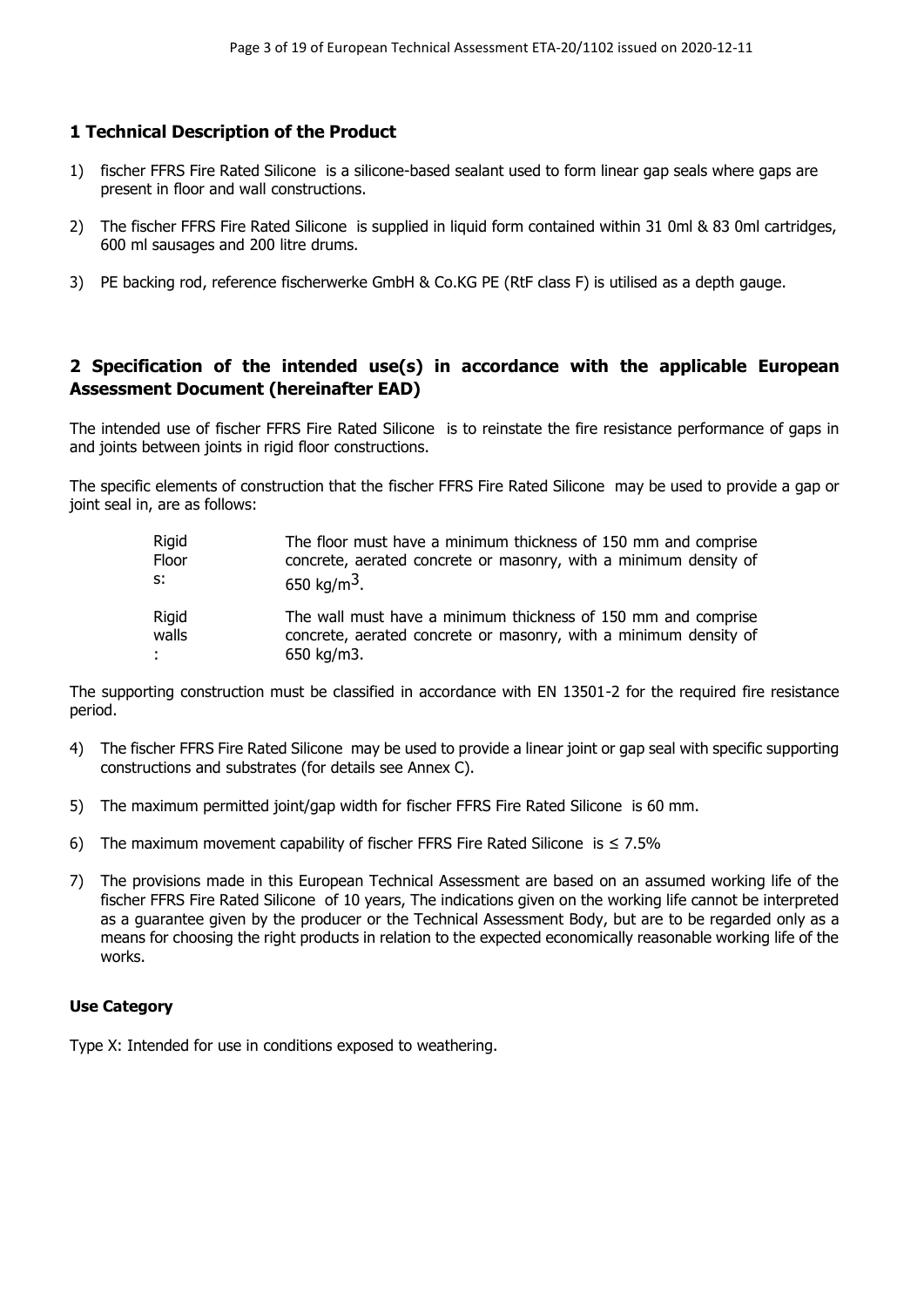**3 Performance of The Product And References To The Methods Used For Its Assessment**

| <b>BWR</b> | <b>Characteristic</b>                               | Assessment<br>of<br>characteristic |
|------------|-----------------------------------------------------|------------------------------------|
| 2          | Safety in case of fire                              |                                    |
|            | Reaction to fire                                    | See Clause 1.1                     |
|            | Resistance to fire                                  | See clause 1.2                     |
| 3          | Hygiene, Health<br>and<br>the<br><b>Environment</b> |                                    |
|            | Dangerous substances                                | See clause 2.1                     |
| 4          | and<br><b>Safety</b><br>accessibility in use        |                                    |
|            | <b>Durability</b><br>and<br>serviceability          | See clause 3.1                     |

#### **3.1 Safety in case of fire**

#### **3.1.1 Reaction to fire**

fischer FFRS Fire Rated Silicone is classified '**E'** in accordance with EN 13501-1.

#### **3.1.2 Resistance to fire**

fischer FFRS Fire Rated Silicone has been tested in accordance with BS EN 1366-4: 2006 based upon the test results and the field of direct application specified within EN 1366-4: 2006, the system Fischer FFRS Fire Rated Silicone has been classified in accordance with EN 13501-2, as given in Annex C:

The seals may only be used in the elements of construction described in Annex C and against the substrates described in Annex C.

Provisions shall be taken such that floor joint seals cannot be stepped on e.g. by covering with wire mesh or floor finishes.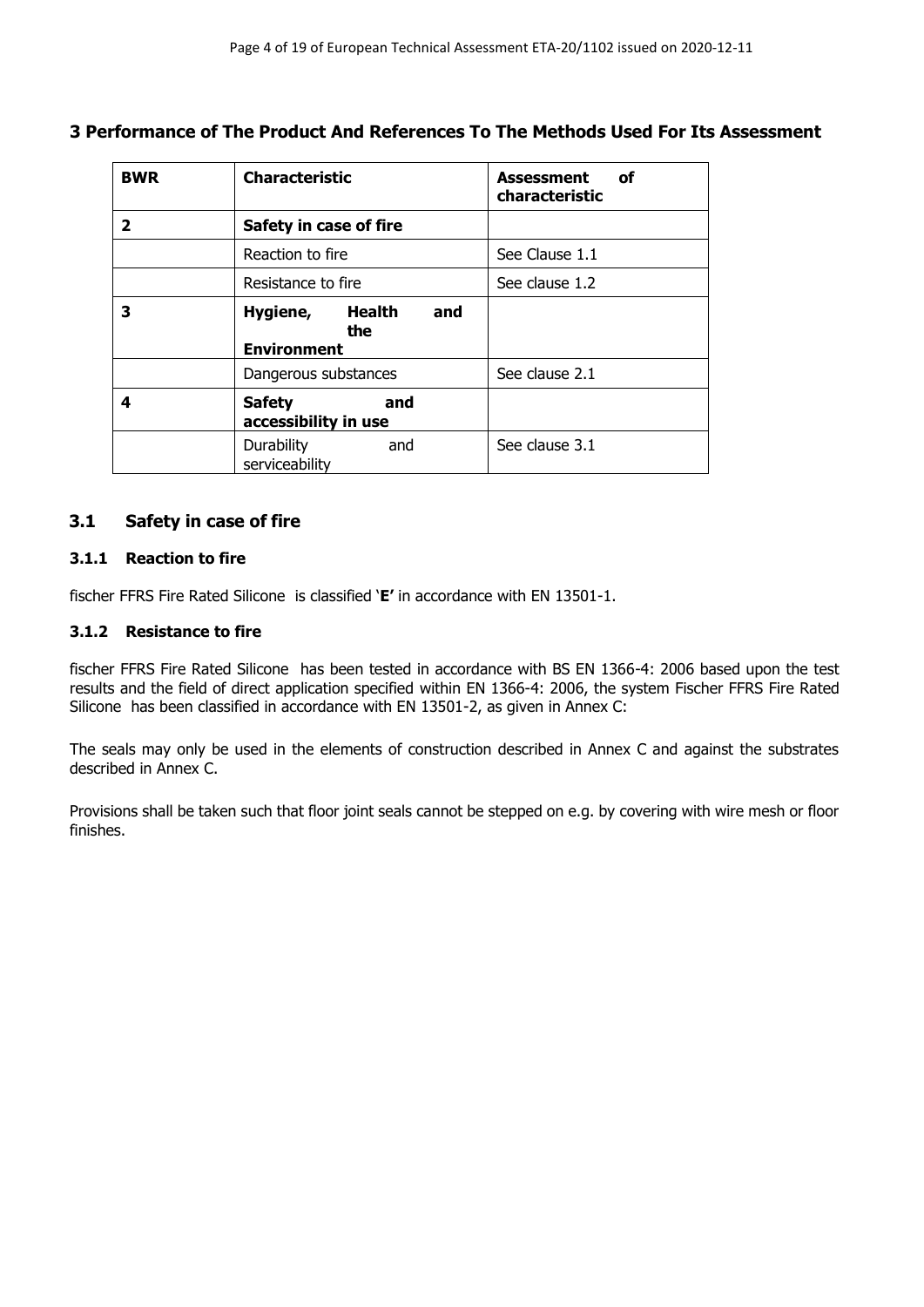#### **3.2 Hygiene, Health and the environment.**

#### **3.2.1. Content and release of Dangerous Substances**

The applicant has submitted a written declaration that the product and/or constituents of the product contains no substances which have been classified as dangerous according to Directive 67/548/EEC and Regulation (EC) No. 1272/2008 and listed in the 'indicative list on dangerous substances' of the EGDS – taking into account the installation conditions of the construction product and the release scenarios resulting from there.

In addition to the specific clauses relating to dangerous substances contained in this European Technical Assessment, there may be other requirements applicable to the products falling within its scope (e.g. transposed European legislation and national laws, regulations and administrative provisions). In order to meet the provisions of the Construction Products Regulation, these requirements need also to be complied with, when and where they apply.

The use category of fischer FFRS Fire Rated Silicone in relation to BWR 3 (Hygiene, health and environment) is IA1, S/W3

#### **3.3 Safety and accessibility in use**

#### **3.3.1 Durability**

fischer FFRS Fire Rated Silicone has been tested in accordance with EOTA Technical Report - TR024 – Edition November 2006, for the type X use category specified in EAD 351141-00-1106 Linear Joint and Gap Seals, and the results of the tests have demonstrated suitability for linear joint seals intended for use in conditions exposed to weathering.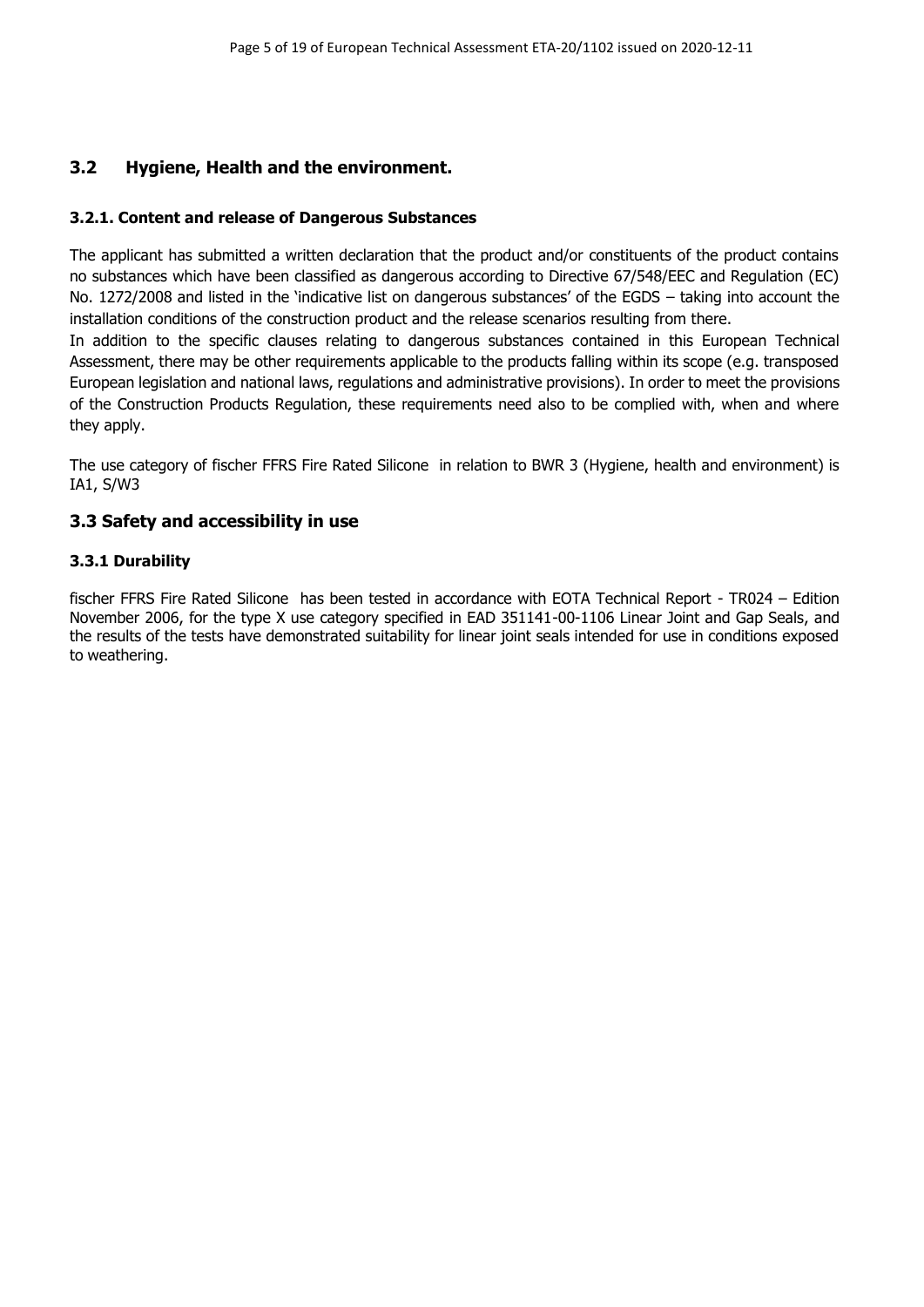### **4 Assessment and verification of constancy of performance (hereinafter AVCP) system applied, with reference to its legal base**

According to the decision 1999/454/EC of the European Commission the system of assessment and verification of constancy of performance (see Annex V to the Regulation (EU) No 305/2011) given in the following table apply:

| <b>Products</b>                            | Intended use/s                                                          | <b>AVCP</b><br><b>System</b> |
|--------------------------------------------|-------------------------------------------------------------------------|------------------------------|
| Fire stopping and fire<br>sealing products | For fire compartmentation and/or fire protection<br>or fire performance | System 1                     |

#### **5 Technical details necessary for the implementation of the AVCP system, as provided for in the applicable EAD**

Technical details necessary for the implementation of the AVCP system are laid down in the control plan deposited at ETA-Danmark A/S prior to CE marking

Issued in Copenhagen on 2020-12-11 by

Thomas Bruun

Managing Director, ETA-Danmark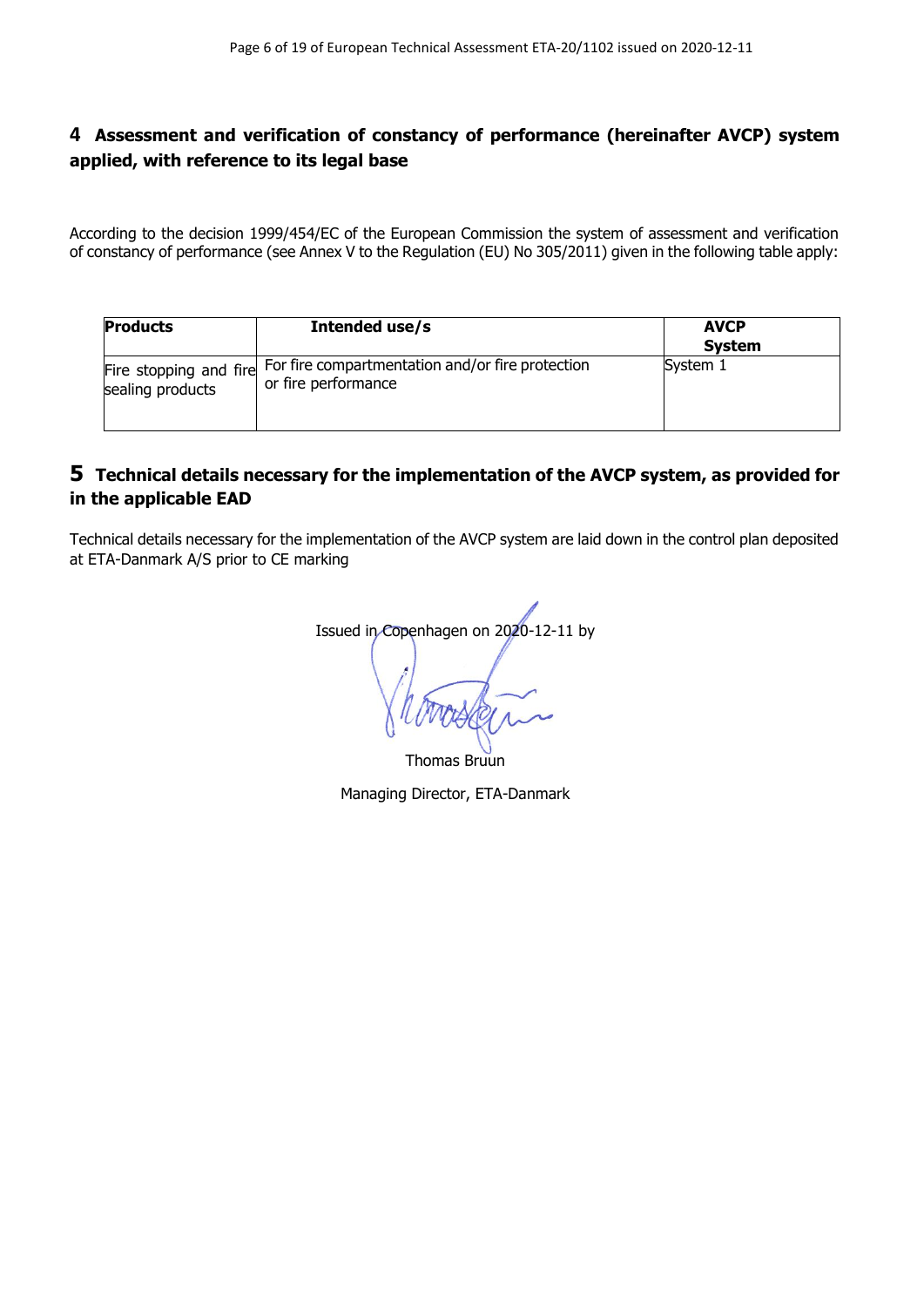# **Annex A**

# **Reference Documents**

EN 13501-1 Fire classification of construction products and building elements – Part 1: Classification using test data from reaction to fire tests EN 13501-2 Fire classification of construction products and building elements – Part 2: Classification using test data from fire resistance tests EOTA TR 024 Characterisation, Aspects of Durability and Factory Production Control for Reactive Materials, Components and Products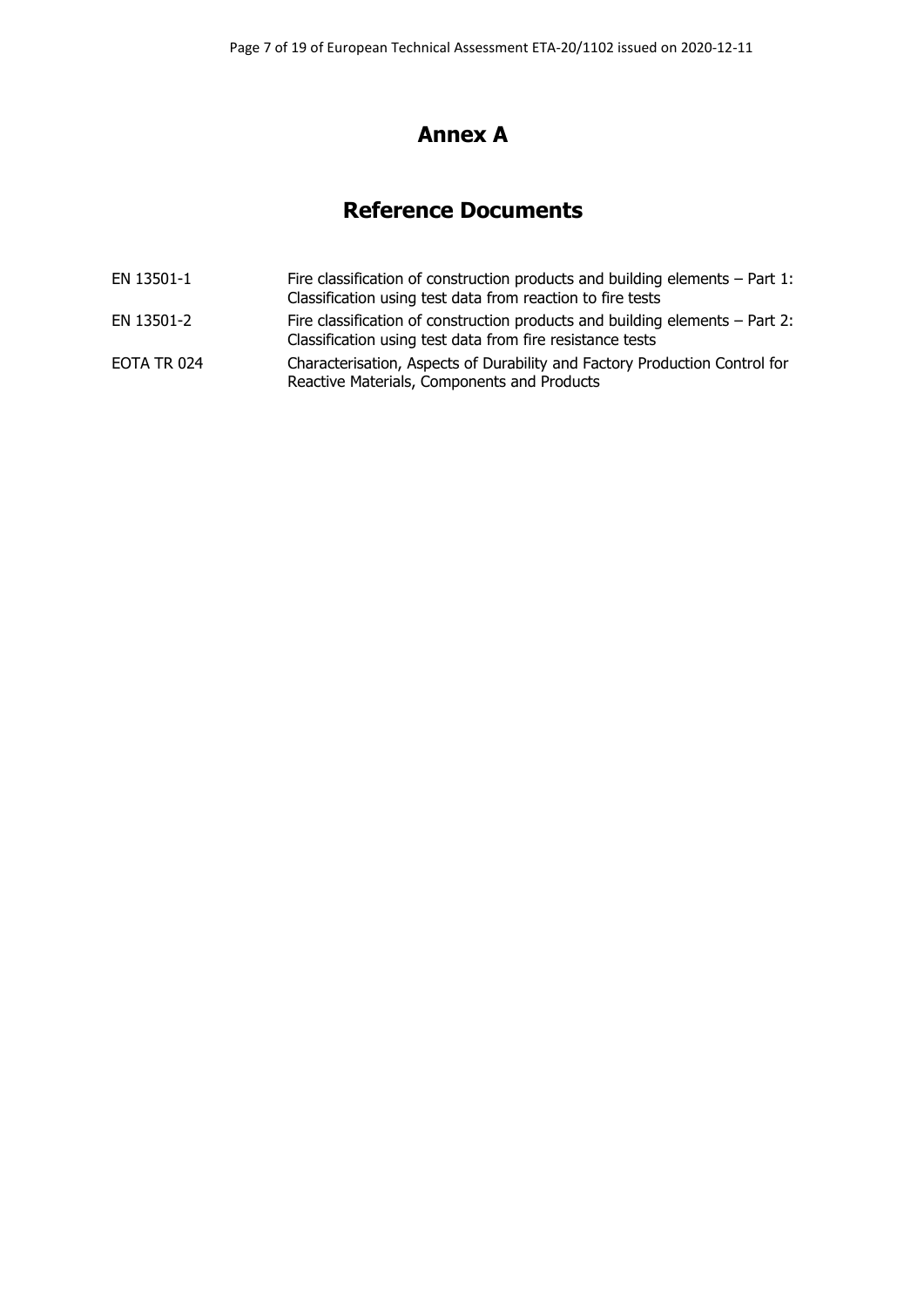## **Annex B**

# **Resistance to Fire Classification of fischer FFRS Fire Rated Silicone**

## **B.1 Rigid floor constructions according to 2.2.1 with thickness of minimum 150 mm**

### **B.1.1 Masonry to Steel Unexposed Face**



**A tested linear joint in a horizontal test construction.**

**D direct field of application according to EN 1366-4:2006 Table 1 and figure 12: horizontal wall joint abutting a floor, ceiling or roof.**

## **B.1.1.1**

| fischer FFRS Fire Rated Silicone Linear Joint Seals in Rigid Floors 150 mm thick<br>(min.) |                                 |
|--------------------------------------------------------------------------------------------|---------------------------------|
| <b>Depth Sealant</b>                                                                       | <b>Classification</b>           |
| 5 <sub>mm</sub>                                                                            | E240 EI30 - H - X - F - W 00-60 |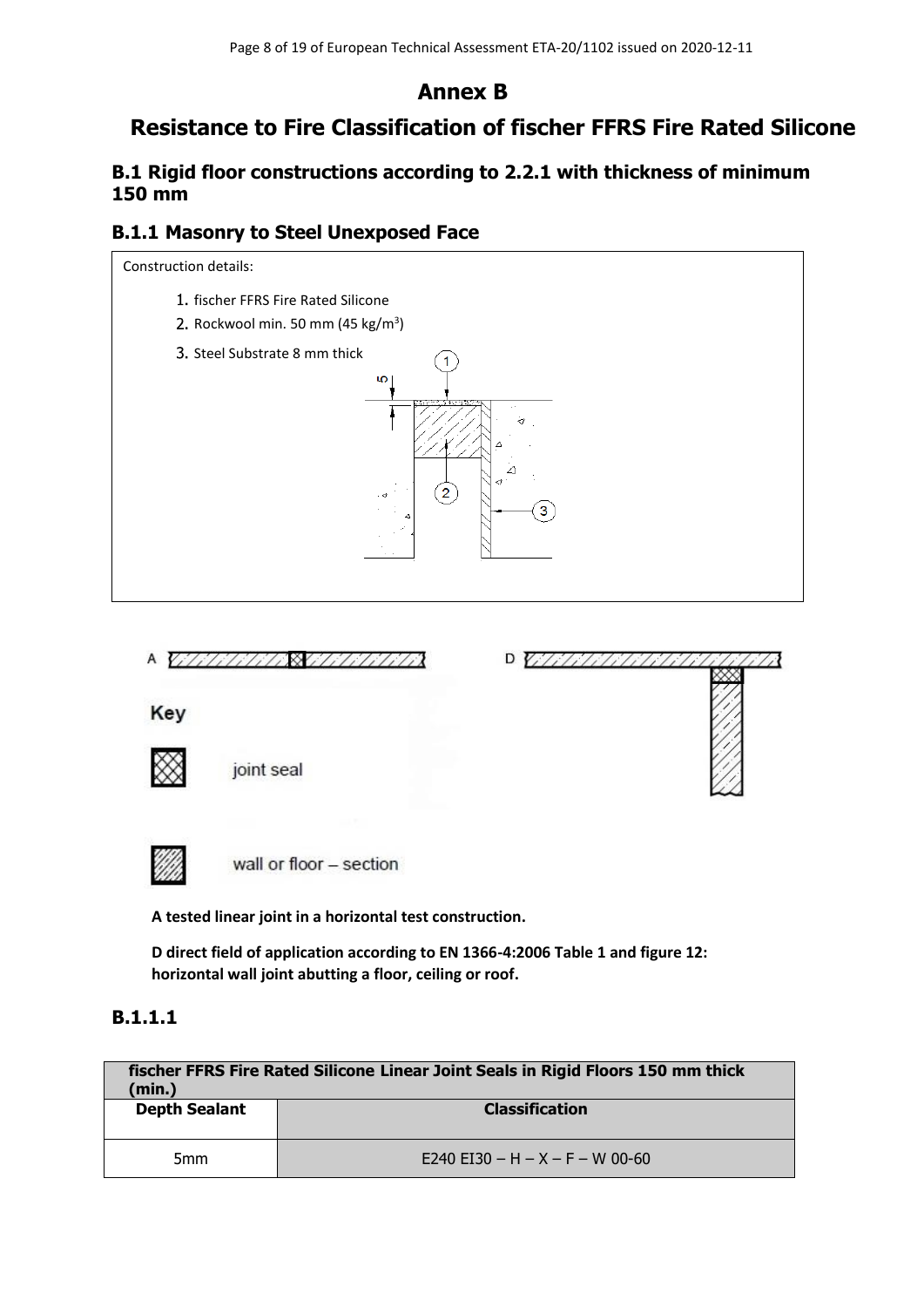## **B2.1 Masonry to Steel Exposed Face**

#### Construction details:

- 1. fischer FFRS Fire Rated Silicone
- Rockwool min. 50 mm (45 kg/m<sup>3</sup>)
- Steel Substrate 8 mm thick



 $DVIH$ 

Key

joint seal



wall or floor - section

**A tested linear joint in a horizontal test construction.**

**D direct field of application according to EN 1366-4:2006 Table 1 and figure 12: horizontal wall joint abutting a floor, ceiling or roof.**

## **B.2.1.1**

| fischer FFRS Fire Rated Silicone Linear Joint Seals in Rigid Floors 150 mm thick<br>(min.) |                                 |
|--------------------------------------------------------------------------------------------|---------------------------------|
| <b>Depth Sealant</b>                                                                       | <b>Classification</b>           |
| 5 <sub>mm</sub>                                                                            | E240 EI60 - H - X - F - W 00-60 |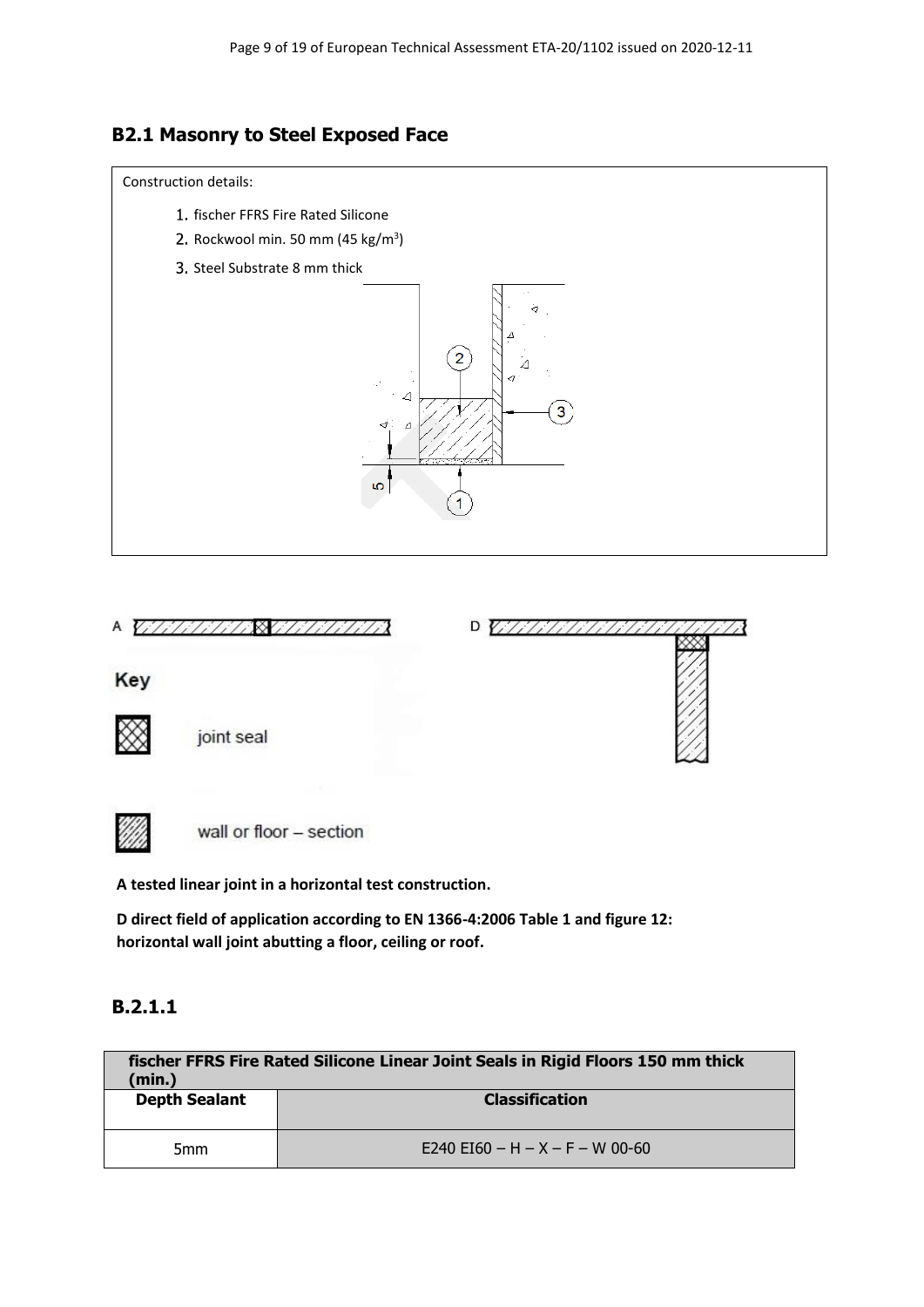



wall or floor - section

**A tested linear joint in a horizontal test construction.**

**D direct field of application according to EN 1366-4:2006 Table 1 and figure 12: horizontal wall joint abutting a floor, ceiling or roof.**

### **B.2.2.2**

| fischer FFRS Fire Rated Silicone Linear Joint Seals in Rigid Floors 150 mm thick<br>(min.) |                                 |
|--------------------------------------------------------------------------------------------|---------------------------------|
| <b>Depth Sealant</b>                                                                       | <b>Classification</b>           |
| 5 <sub>mm</sub>                                                                            | E240 EI60 - H - X - F - W 00-60 |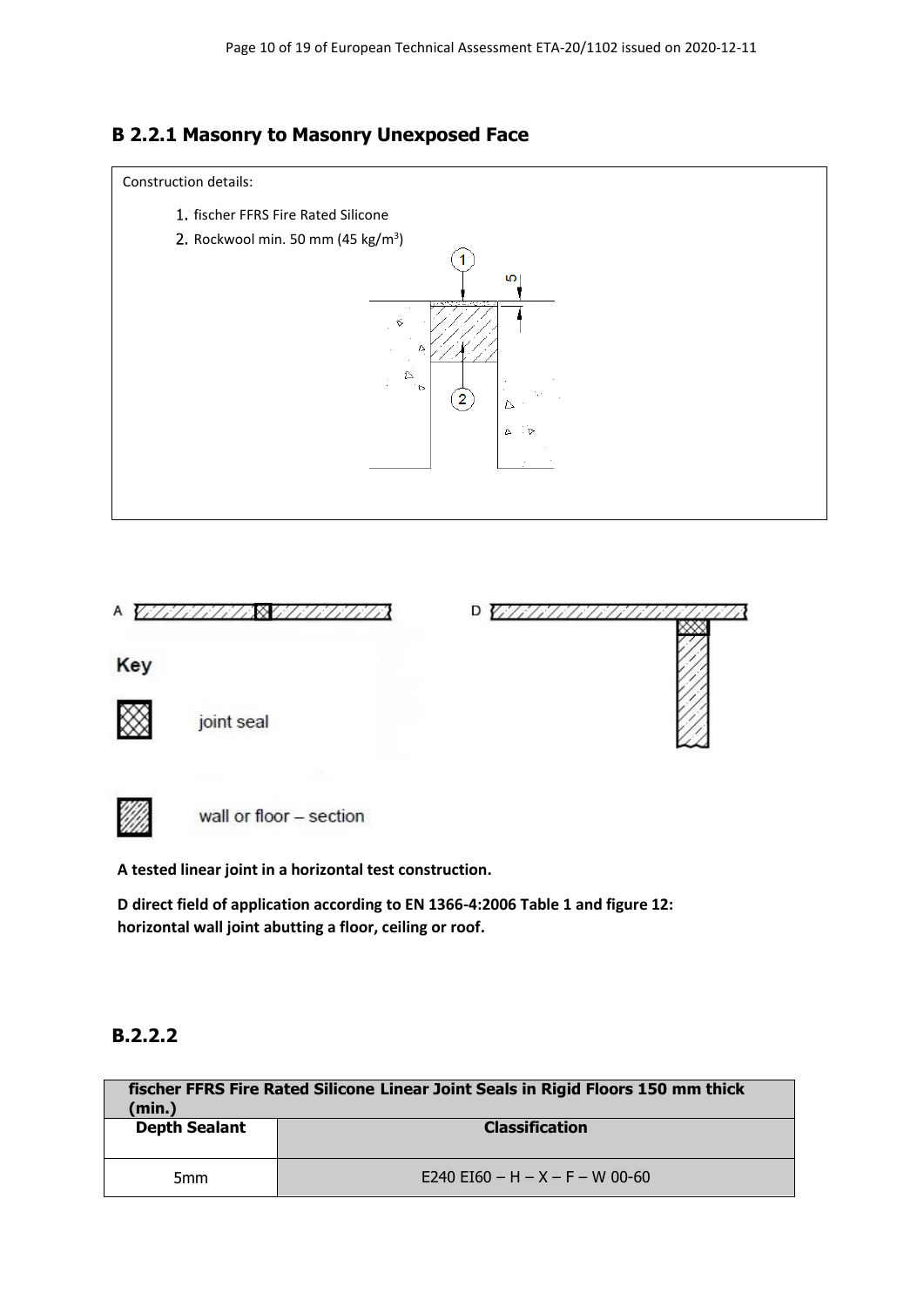## **B.3 Masonry to Masonry Exposed Face**







wall or floor - section

**A tested linear joint in a horizontal test construction.**

**D direct field of application according to EN 1366-4:2006 Table 1 and figure 12: horizontal wall joint abutting a floor, ceiling or roof.**

### **B.3.1**

| fischer FFRS Fire Rated Silicone Linear Joint Seals in Rigid Floors 150 mm thick<br>(min.) |                                 |
|--------------------------------------------------------------------------------------------|---------------------------------|
| <b>Depth Sealant</b>                                                                       | <b>Classification</b>           |
| 5 <sub>mm</sub>                                                                            | E120 EI60 - H - X - F - W 00-60 |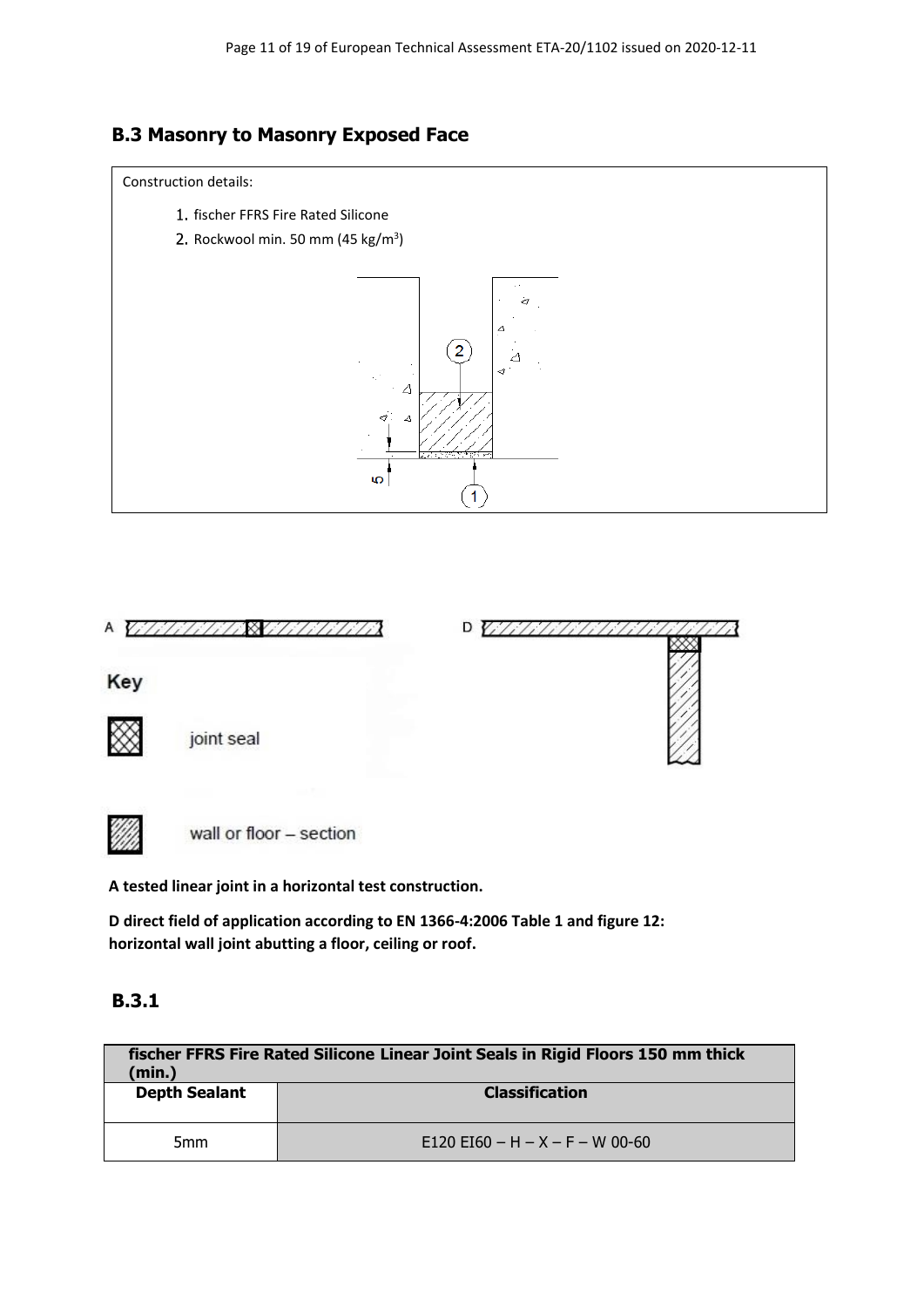





**A tested linear joint in a horizontal test construction.**

**D direct field of application according to EN 1366-4:2006 Table 1 and figure 12: horizontal wall joint abutting a floor, ceiling or roof.**

### **B.3.1.2**

| fischer FFRS Fire Rated Silicone Linear Joint Seals in Rigid Floors 150 mm thick<br>(min.) |                                  |
|--------------------------------------------------------------------------------------------|----------------------------------|
| <b>Depth Sealant</b>                                                                       | <b>Classification</b>            |
| 6mm                                                                                        | E240 EI120 - H - X - F - W 00-12 |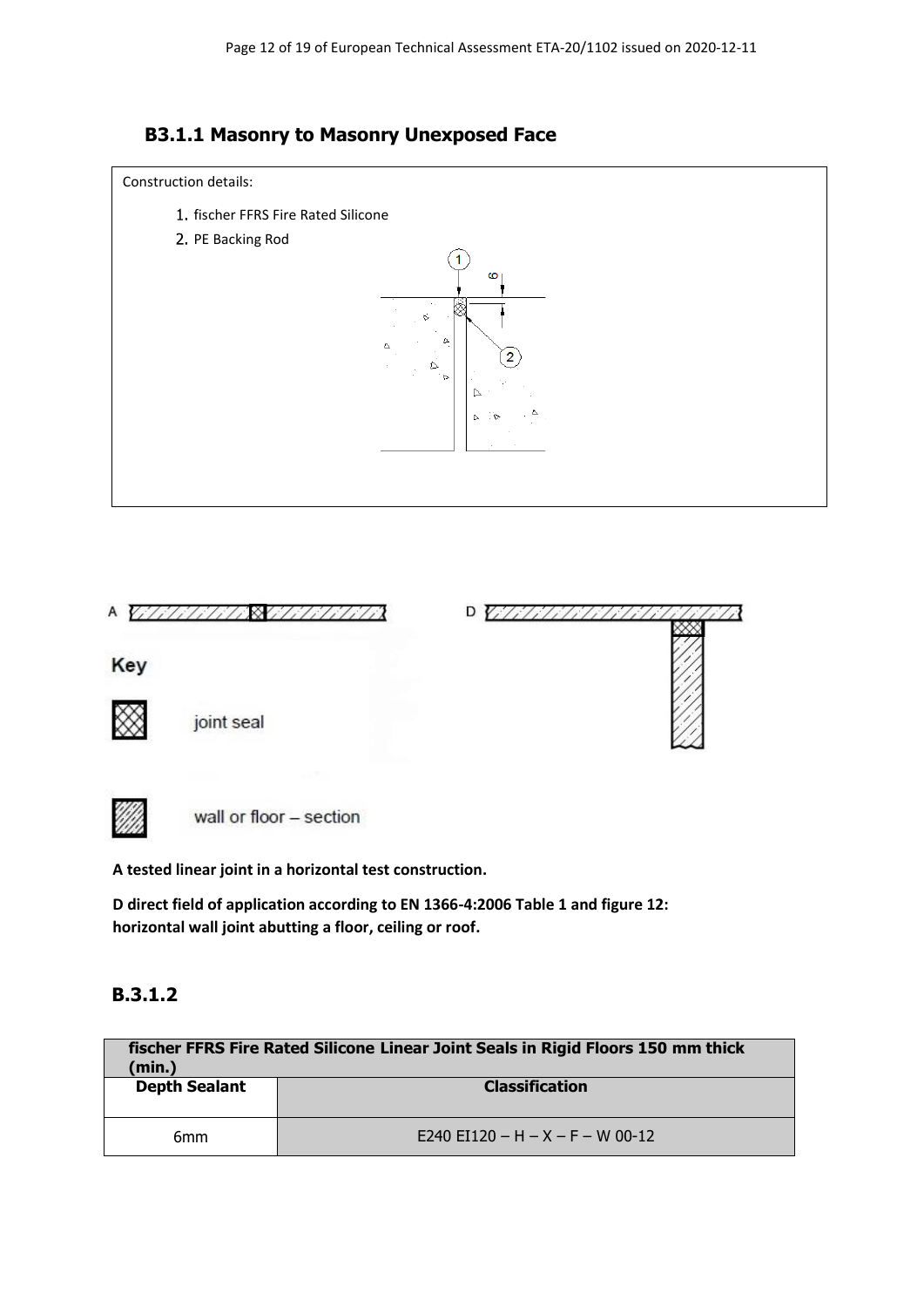





**A tested linear joint in a horizontal test construction.**

**D direct field of application according to EN 1366-4:2006 Table 1 and figure 12: horizontal wall joint abutting a floor, ceiling or roof.**

### **B.3.2.2**

| fischer FFRS Fire Rated Silicone Linear Joint Seals in Rigid Floors 150 mm thick<br>(min.) |                                 |
|--------------------------------------------------------------------------------------------|---------------------------------|
| <b>Depth Sealant</b>                                                                       | <b>Classification</b>           |
| 30 <sub>mm</sub>                                                                           | E240 EI90 - H - X - F - W 00-60 |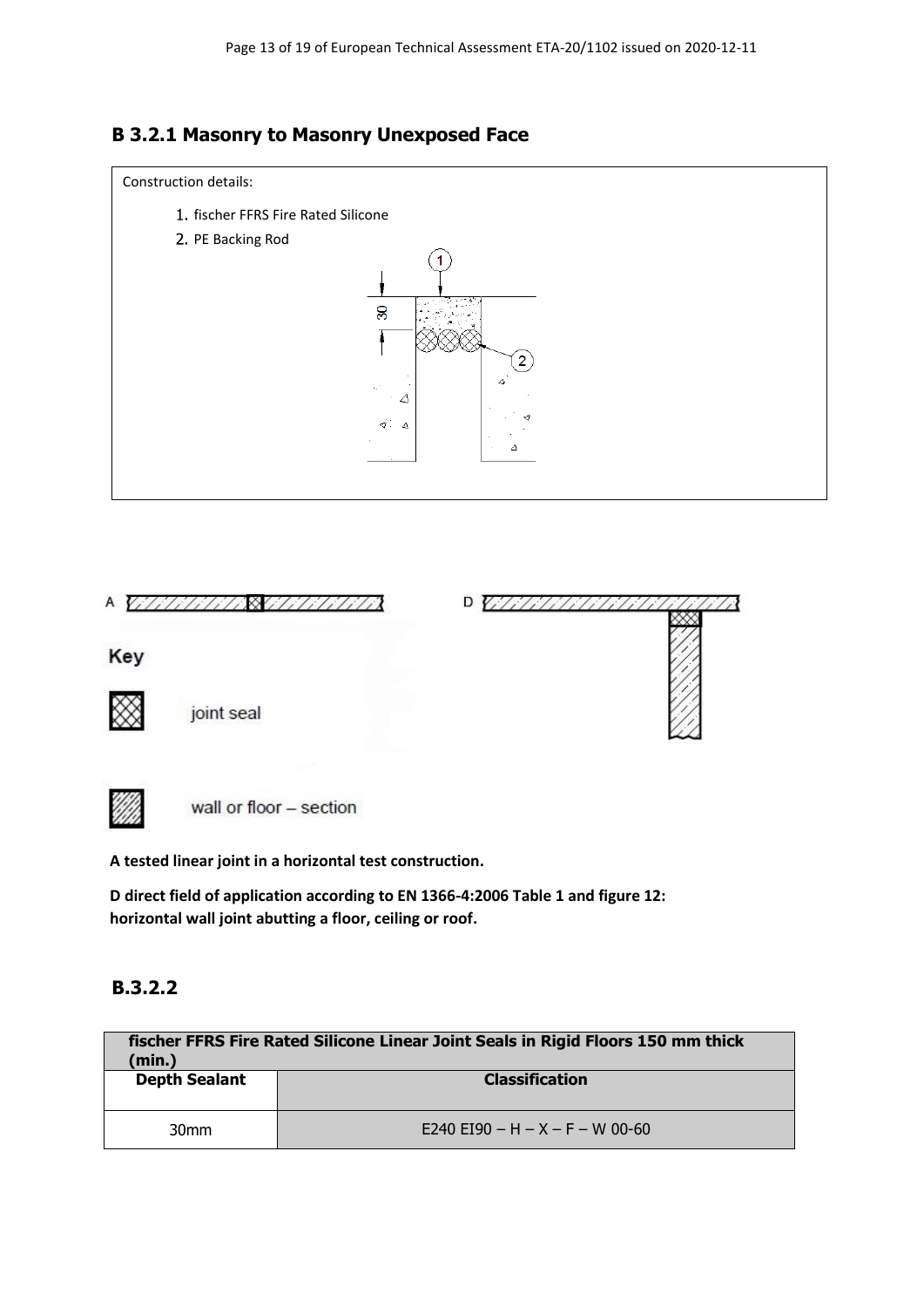### **B.4 Rigid wall constructions according to 2.2.1 with thickness of minimum 150 mm**

#### **B.4.1 Masonry to Masonry Both Faces**

Construction details:

- 1. fischer FFRS Fire Rated Silicone
- Rockwool min. 50 mm (45 kg/m<sup>3</sup>)





**B tested vertical linear joint in a vertical test construction, and**

**direct field of application according to EN 1366-4:2006 Table 1 and figure 12**

## **B.4.1.1**

| fischer FFRS Fire Rated Silicone Linear Joint Seals in Rigid Walls 150 mm thick<br>(min.) |                               |
|-------------------------------------------------------------------------------------------|-------------------------------|
| <b>Depth Sealant</b>                                                                      | <b>Classification</b>         |
| 5mm                                                                                       | $E1240 - V - X - F - W 00-60$ |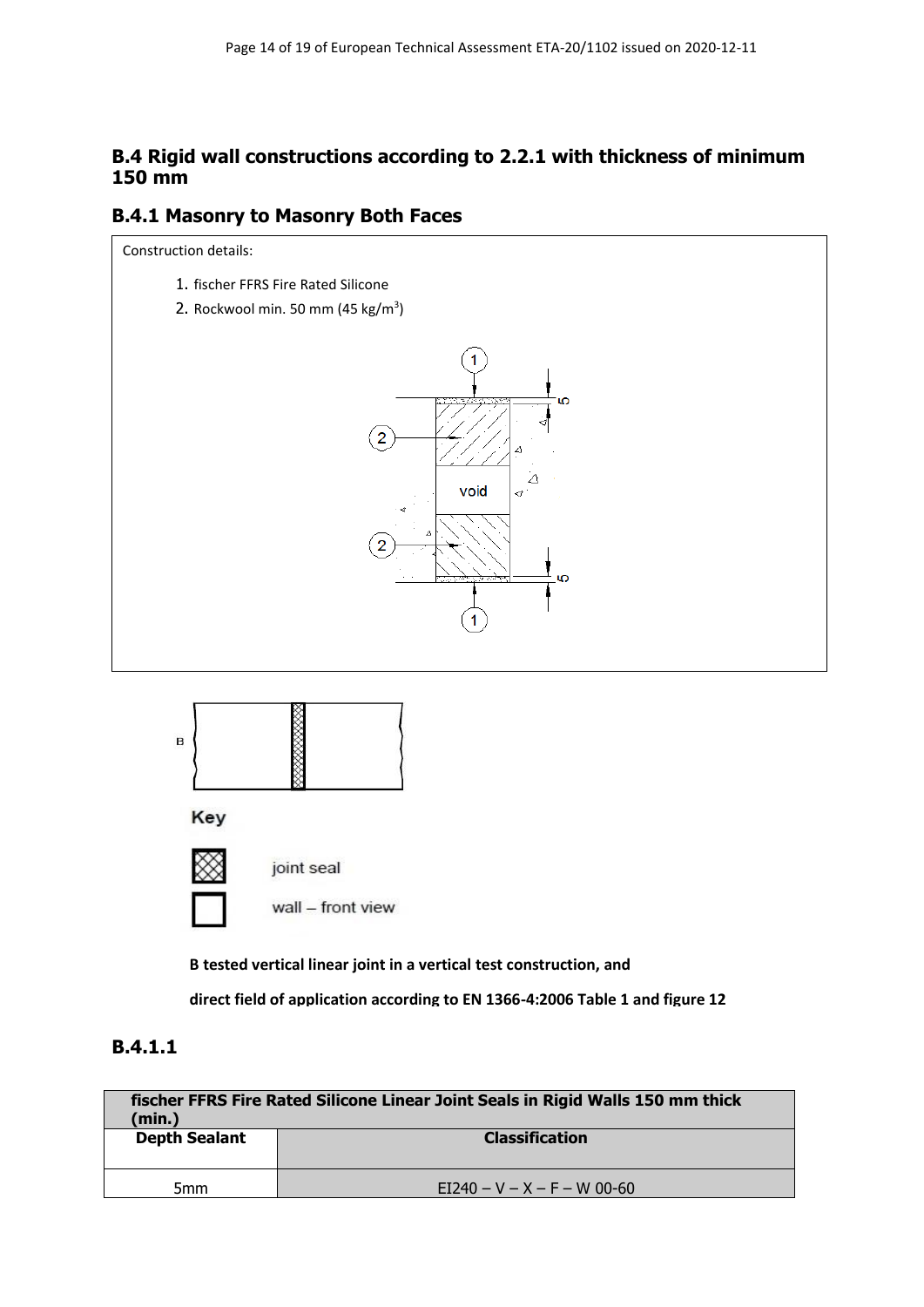# **B 4.1.2 Masonry to Masonry Both Faces**





**direct field of application according to EN 1366-4:2006 Table 1 and figure 12**

| fischer FFRS Fire Rated Silicone Linear Joint Seals in Rigid Walls 150 mm thick<br>(min.) |                               |
|-------------------------------------------------------------------------------------------|-------------------------------|
| <b>Depth Sealant</b>                                                                      | <b>Classification</b>         |
|                                                                                           |                               |
| 25 <sub>mm</sub>                                                                          | $E1240 - V - X - F - W 00-50$ |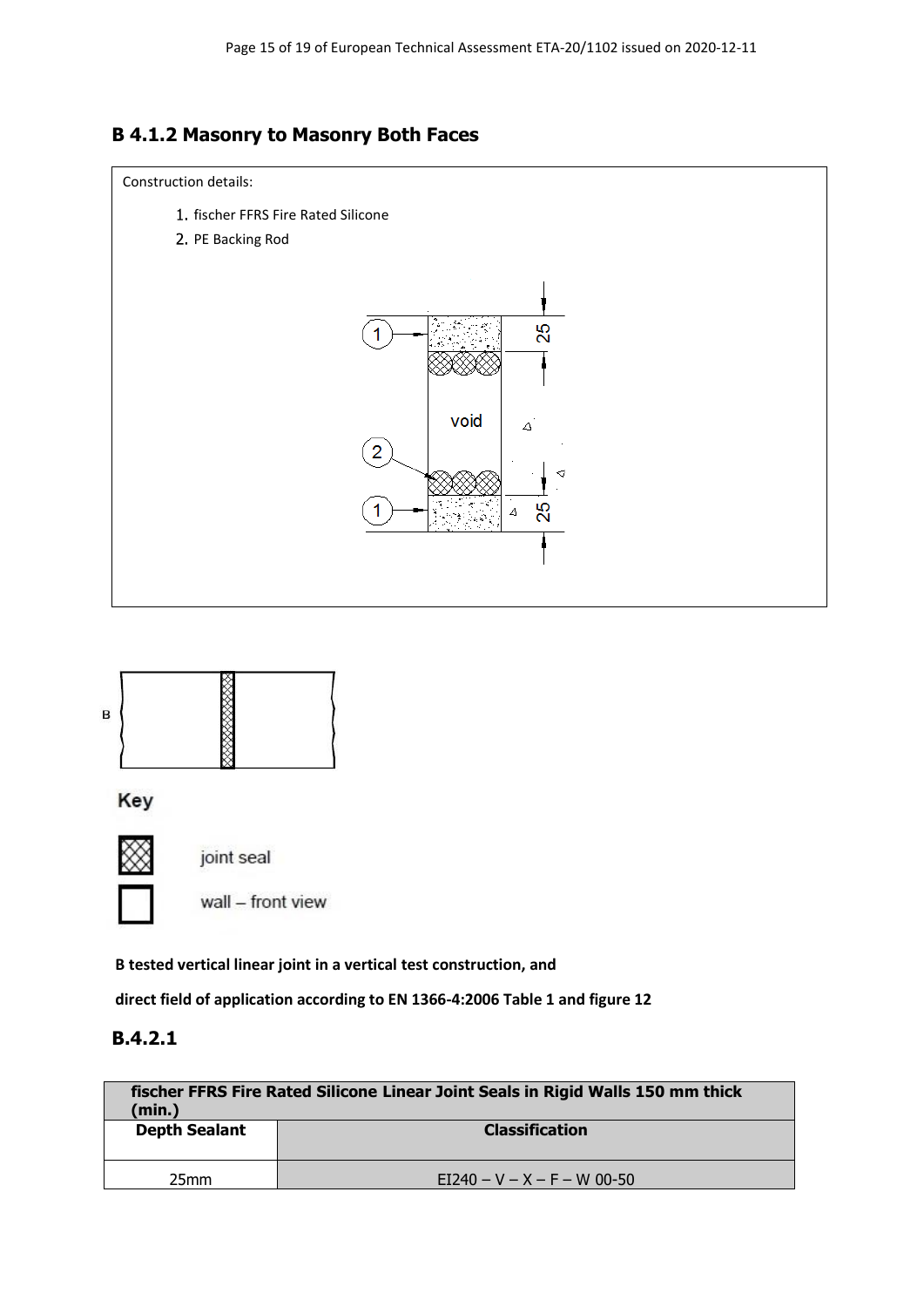## **B 4.2.2 Masonry to Steel Both Faces**

#### Construction details:

- 1. fischer FFRS Fire Rated Silicone
- Rockwool min. 50 mm (45 kg/m<sup>3</sup>)
- Steel Substrate 8mm Thick





Key



wall - front view

joint seal

**B tested vertical linear joint in a vertical test construction, and**

**direct field of application according to EN 1366-4:2006 Table 1 and figure 12**

| fischer FFRS Fire Rated Silicone Linear Joint Seals in Rigid Walls 150 mm thick<br>(min.) |                                 |
|-------------------------------------------------------------------------------------------|---------------------------------|
| <b>Depth Sealant</b>                                                                      | <b>Classification</b>           |
|                                                                                           |                                 |
| 5 <sub>mm</sub>                                                                           | E240 EI60 - V - X - F - W 00-60 |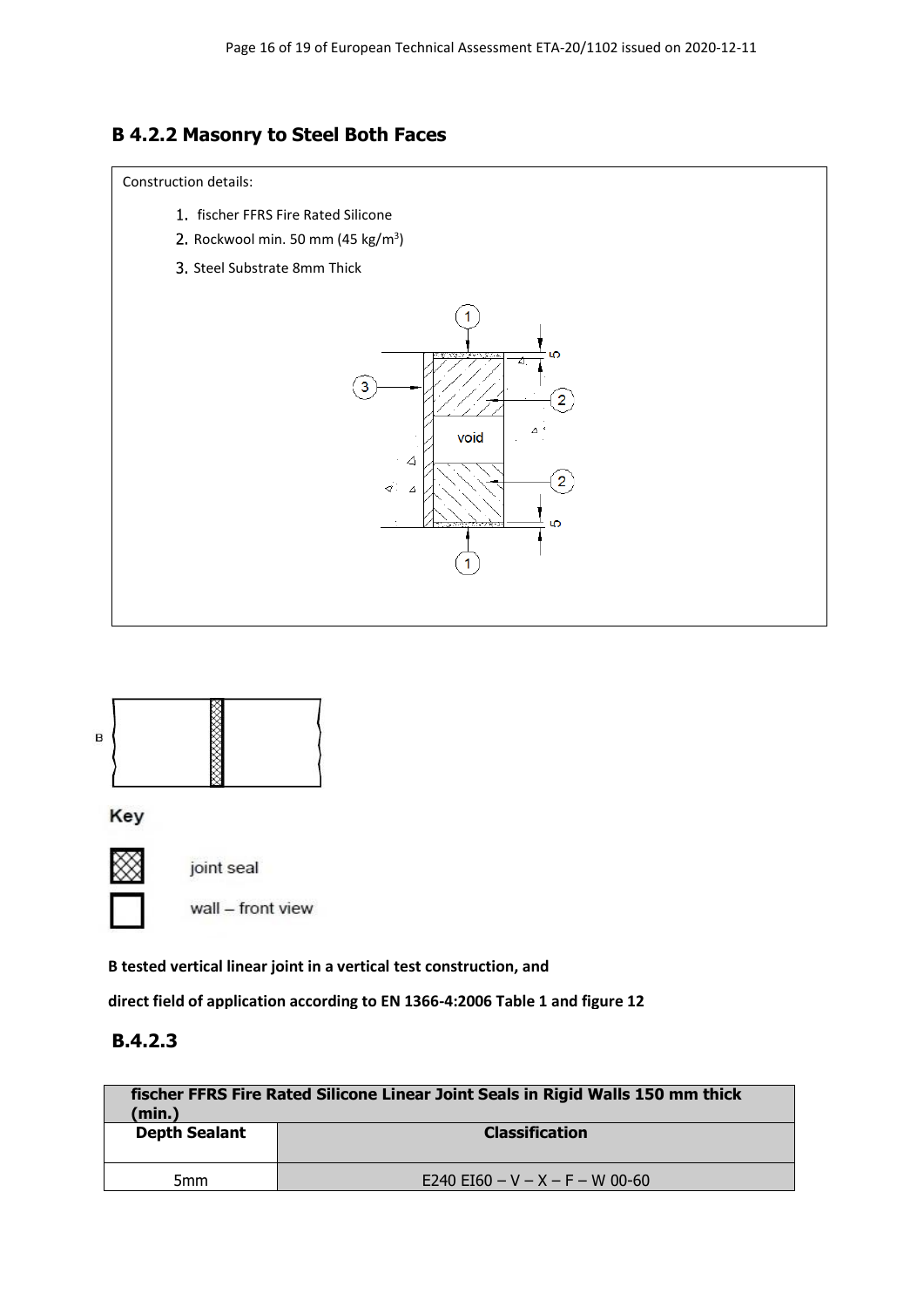## **B.4.2.4 Masonry to Softwood Both Faces**



- 1. fischer FFRS Fire Rated Silicone
- Rockwool min. 50 mm (45 kg/m<sup>3</sup>)
- 3. Softwood





**B tested vertical linear joint in a vertical test construction, and**

**direct field of application according to EN 1366-4:2006 Table 1 and figure** 

| fischer FFRS Fire Rated Silicone Linear Joint Seals in Rigid Walls 150 mm thick<br>(min.) |                               |
|-------------------------------------------------------------------------------------------|-------------------------------|
| <b>Depth Sealant</b>                                                                      | <b>Classification</b>         |
| 5 <sub>mm</sub>                                                                           | $E1180 - V - X - F - W 00-60$ |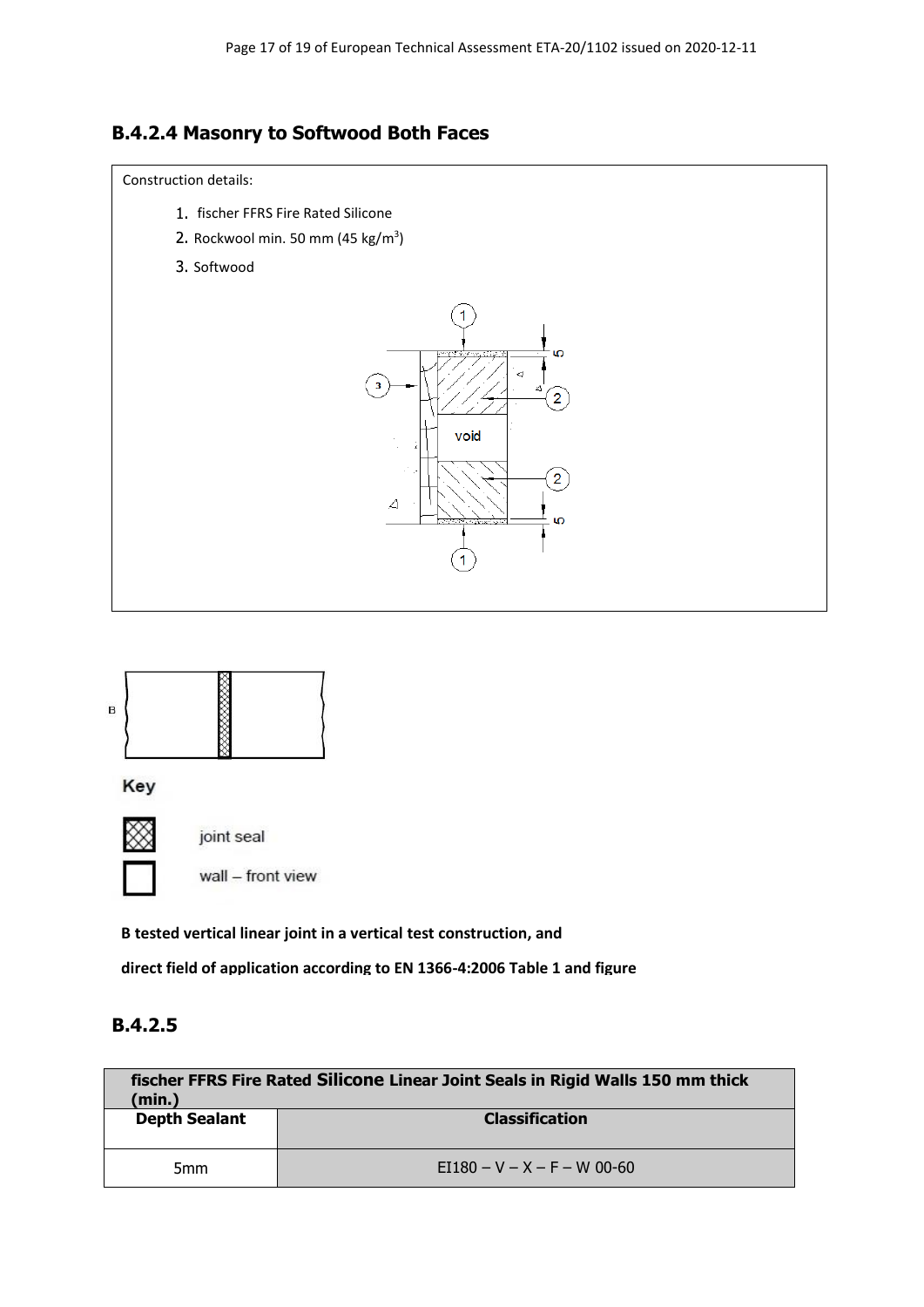## **B.4.2.6 Masonry to Hardwood Both Faces**

#### Construction details:

- 1. fischer FFRS Fire Rated Silicone
- 2. Rockwool min. 50 mm (45 kg/m<sup>3</sup>)
- 3. Hardwood





**B tested vertical linear joint in a vertical test construction, and**

**direct field of application according to EN 1366-4:2006 Table 1 and figure 12**

| fischer FFRS Fire Rated Silicone Linear Joint Seals in Rigid Walls 150 mm thick<br>(min.) |                               |
|-------------------------------------------------------------------------------------------|-------------------------------|
| <b>Depth Sealant</b>                                                                      | <b>Classification</b>         |
| 5 <sub>mm</sub>                                                                           | $E1180 - V - X - F - W 00-60$ |